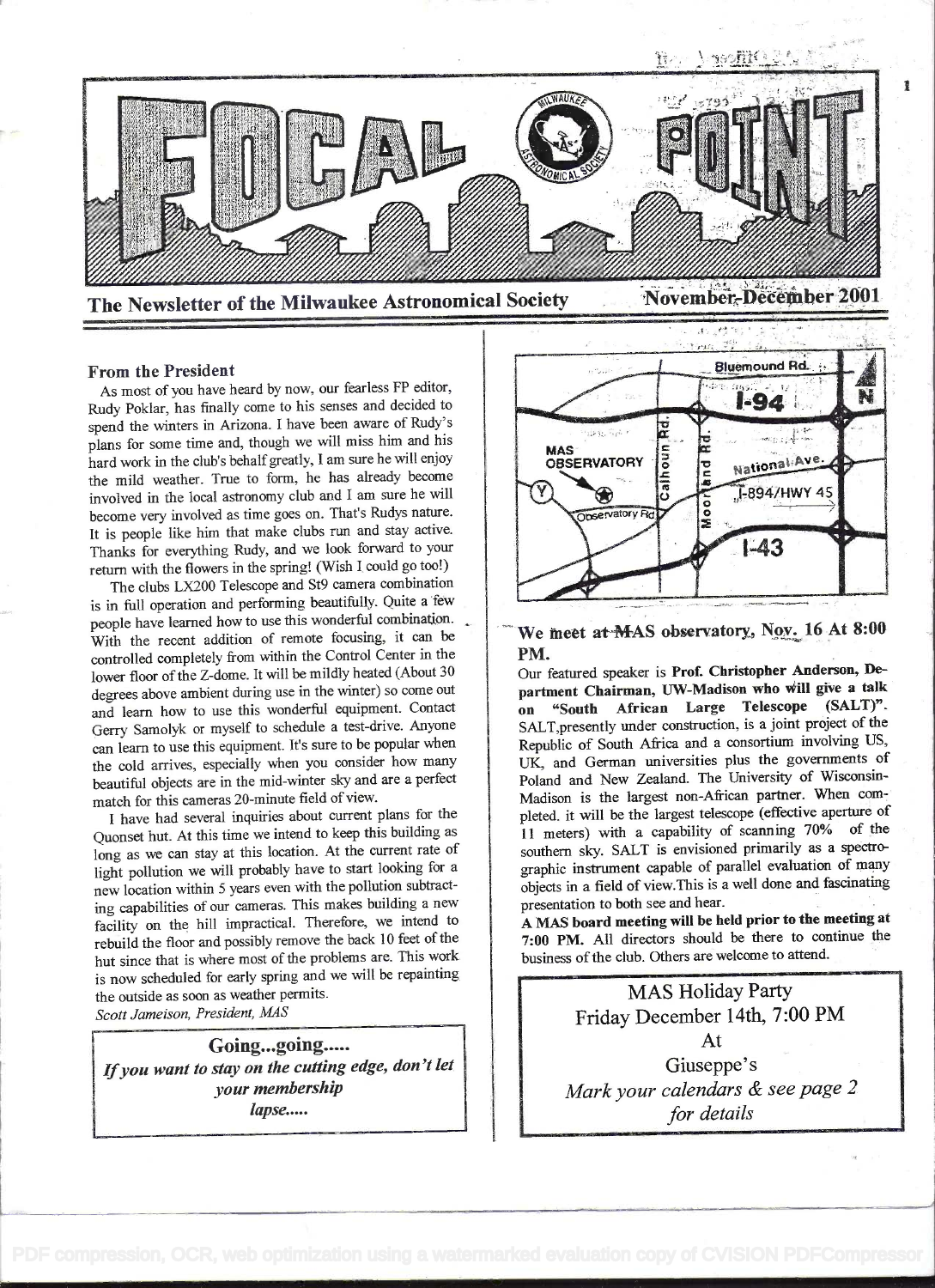# Annual MAS Holiday Get-Together

is Friday, December 14th at Giuseppe's Restaurant starting at 7:00 PM. The game plan is a little different this year in that we will have assorted Pizzas plus ample servings of beer and soda......all this for a nominal charge of \$12.00 per person.The management has assured us of a better flow of and assortment of pizzas as well as a good appetizers and salad. These holiday gatherings have been picking up in attendance in recent years and its just a nice time to renew acquaintances and share some Gemichiekeit.

Giuseppe's is on HWYIØO (Mayfair Road) is located on the northeast corner of Highway 100 and Bluemound Ave. Its very easy to spot with its assorted Flags flying above the place. Coming from west of the city. take I94, exit on Hwy 100 and proceed north to Bluemound. From the east, take I94 to Hwy 45 north and take first exit (Bluemound), then proceed west to HwylOO. North or south traffic can us 895/45, exit on Bluemound, then to Hwy 100.

Please dojoin us to renew old acquaintances and catch up on what's new.

Lastly, a brief beard meeting will be held ,during a break in the activities ,to take care of any immediate business.

## It's been a priveledge.....

to be associated with so many hard working members who have, in the last three years, been both renovating the existing observatories, adding new observatories, and adding phenomenal CCD imaging that has brought about another resurgence in MAS. A determined nucleus of members rolled up there sleeves and built new facilities without fanfare. The result has been new window(s) into the uni verse that is phenomenal.

As editor of the Focal Point for the last four years, I've tried to support this effort, in a small way, by providing a positive (and upbeat) voice (in the Focal Point) for the Officers and Board in their successful efforts to breath new life into this club.

I'm taking these aging bones (my mind is still young!) to warmer climes for the winter but I do look forward to being back at MAS next summer to do some observing and being with good friends again.

Again, thanks for the priveledge. Rudy Poklar, outgoing Editor, MAS

#### New Focal Point Editor

MAS Board member, Gary Parson, volunteered to take over the editorship of the Focal Point, effective with the January/ February issue. Gary is a relatively new member of MAS, an active observer with his Meade LX-200 and a board director as well. Please extend to Gary any assistance he requests to help in doing this job.

#### New Member Welcome

We are happy to welcome new member, Andrew Kurz, Brookfield WI Please join us in any or all of the activities herein Carlos Garces, New Member Chairman

# Library News

Kaimbach Publishing Astronomy 2002 calendars will be available at the next meeting. The calendars are only \$4.00 for MAS members (not  $$11.95$ ), a substantial savings and have a larger format of "striking images" with dates of colorial avenue celestial events.

There was a request that the library should acqúire more astronomy literature for young people. The Usborne books are highly recommended by teachers; here are two

1. Astronomy: Usborne Understanding Science; by Stuart Atkinson- 1999

2. The Young Astronomer:An Usborne Guide; by Sheila Snowden -2000

3. Astronomy For All Ages: Discovering the Universe through Activities for Children and Adults; by Philip Harrington & Edward Pascuzzi -200 (donated by Chris Hesseltine).

Some other acquisitions include:

1.Dragonfly: NASA and the Crisis Aboard the MIR; by Bryan Burrough - 1998. Problems, solutions, and politics in space, (donated by Lee Keith).

2. Video Astronomy; by Steve Massey, Thomas A. Dobbins, and Eric J. Douglass -2000. Video recording has become a renewed interest by MAS members over the last several years. V.A. is a manual for all matters of equipment and techniques that can be used by amateurs for impressive results, filming still or time-lapsed events. (recommended by Vern Hoag).

3.Wide Field Astrophotgraphy:Exposing the Universe Starting with a Common Camera; by Robert Reeves-1999.. Not only cameras, but W.F.A. ranges in discussion of of other instruments (lenses, filters, mounts),and films along with darkroom methods and tricks.- And on to electronic image processing; but if one were very ambitious, there is even a chapter of "Build It Yourself Projects". (recommended by Vem Hoag).

4. Shoemaker By Levy: The Man Who Made an Impact; by David H. Levy - 2000. Eugene S. Shoemaker was the pioneer who showed that craters were formed by meteoric impact on Earth and the moon, not of volcanic origin. He taught the astronauts to what to look for in moon rocks. The visionary saw a comet impact a major planet in our time, vindication: Comet Shoemaker- Levy 9 hit Jupiter in 1994. The biography end in 1997 with a rod crash in Australia; the legacy of knowledge in meteoric continues.

5.Asteroids: A History; by Curtis Peebles- 2000.The minor planets of our solar system are of new concern. Earth impacts-is the new Tangney observatory's project listing still including an asteroid survey? The science of asteroids id new and serious , valuable work can be done by amateurs in this field.

Scott Laskowski, MAS Librarian

#### Eds Note:

Those blustery and extended cloud cover times are upon us once again. Take a look at some of the books above. They really look like enjoyable reading. There are many more of the same on our shelves in the lower level of the Z building. Take a look.....your in for a surprise.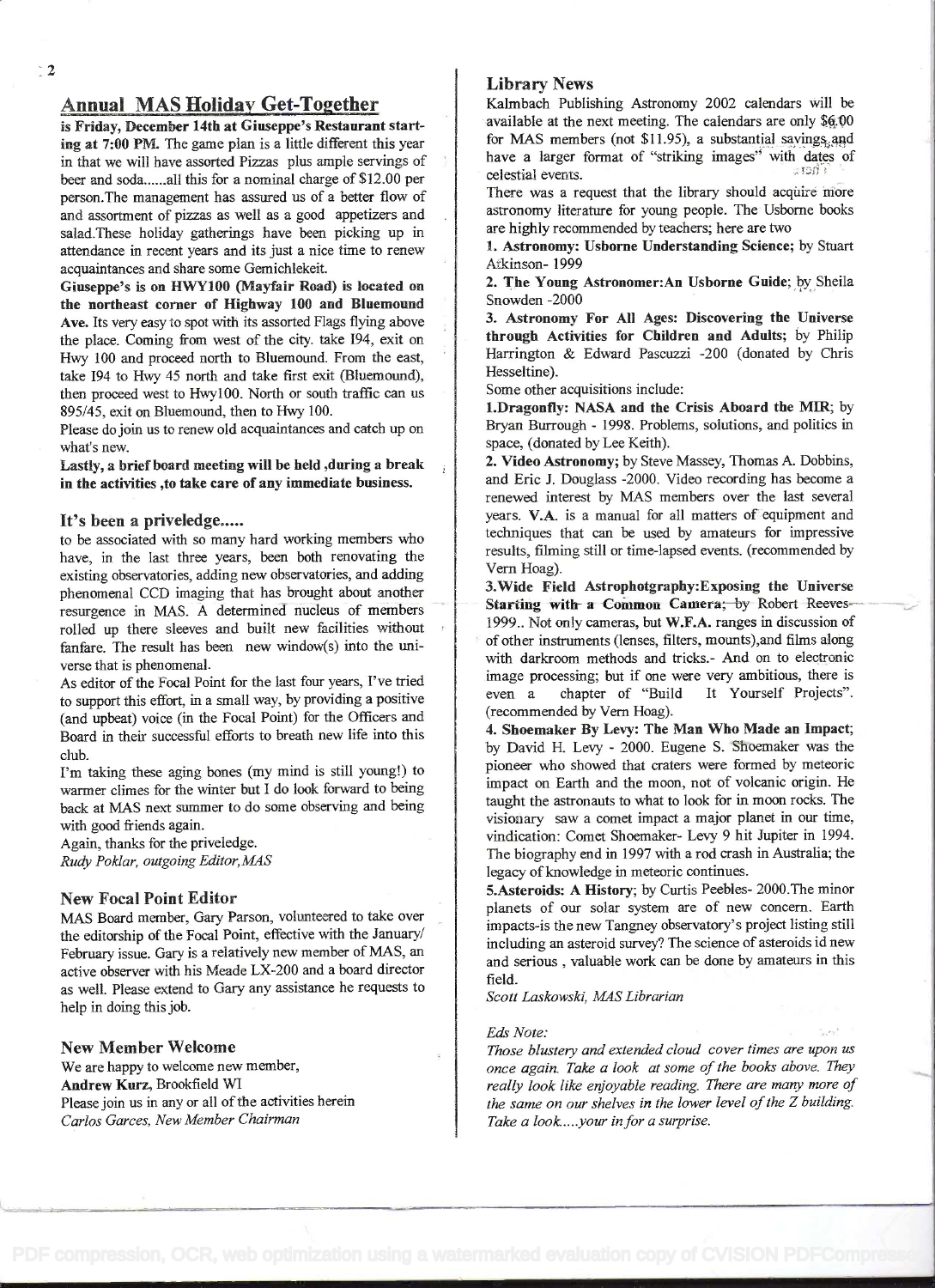$\ddot{\phantom{1}3}$ 

# Annan MAS Enlais J Lander

,J y;fi. Ji .; ;fl :1T .b'F'i . is that we will be assorted Puzzas pin ample services . : .. ...... .. ind a new out and homeses of more and anywhere of pixes or  $v$ ) as a sex.  $x$  is  $v = v$ salan. These holiday gathering, it we have bucking up  $^{\circ}$ steadarce in reart wars and let be a state theor in equation modelno Planche odzien een andaubr

Sharpy than HUTTHE? Chavi who have a seed on  $\mu$  is the set of  $\sim$  . The control of  $\mu$  $\epsilon \geq 0$  . The second with  $\epsilon \sim 1$  respectively. The second is  $\epsilon$ .! ........ ; ......... -. ive ide an abscheduse in the far take (94 to Hwy 14 per 1 and and then exit (Phin month). in the proceed with  $L^{\infty}$  ,  $\mathbb{R}^n$  .  $\mathbb{R}^n$  . The interference is expansion to ,...,' . .1 30

 $\limsup_{n\to\infty}$  in the touch  $\limsup_{n\to\infty}$  is given the set of e:

Massers all more assembland a spitzle b .. . .f\_ ,. .. : ;

# . Scheiden a nachstelle

. : The state of the state of the state of الْمَاسِمِ الْعَمَاسُ الْمَرْكَ الْمَرْكَ إِنْ يَا إِنَّ أَنْ الْمَرْكَ الْمَرْكَ ال . . ¡:.1 :: :' . ... , -, -, , thence and each age and providence an  $\mathcal{C}(\mathcal{C})$  .

...... : .. tL  $22.1$  $-741$ modiw seidiost wen flied one zoveels stadt as belief faniso. The result is need the computation

mar made the side and  $\frac{1}{\sqrt{2} \pi} \rightarrow 82$  $\sim$   $\approx$   $\sim$   $\sim$   $\sim$   $\sim$ . and the last  $X$  construction  $\approx$   $\neq$   $\frac{1}{2}$  b208  $\omega_{\rm max}$  . , ,...... .. .  $\sim 10^{-2}$  . ni den Jesus uni ette manister i lede o

. ... :1' -)J :f: :)o2 ':.  $\frac{1}{2}$ . , ... , ... , ... , ... , ... , ... , ... , ... , ... , ... , ... , ... , ... , ... , ... , ... , ... , ... , ... , ... , ... , ... , ... , ... , ... , ... , ... , ... , ... , ... , ... , ... , ... , ... , ...  $\mathcal{L}_{\mathcal{M}}(x,y) = \mathcal{L}_{\mathcal{M}}(x,y) = \mathcal{L}_{\mathcal{M}}(x,y) + \mathcal{L}_{\mathcal{M}}(x,y) + \mathcal{L}_{\mathcal{M}}(x,y) + \mathcal{L}_{\mathcal{M}}(x,y) + \mathcal{L}_{\mathcal{M}}(x,y)$ 

## would have soof how

.. .'r . ., . ç- r. ;; .. . . \_i ic....J\_ .r5..:;: . ... !.- r; .. . .' r::,IrÑ) <sup>T</sup>.- . :' not and all love few

# $\mathbb{E}\left\{\mathbb{E}\left\{\mathbb{E}\left[\mathbb{E}\left[\mathbb{E}\left[\mathbb{E}\left[\mathbb{E}\left[\mathbb{E}\left[\mathbb{E}\left[\mathbb{E}\left[\mathbb{E}\left[\mathbb{E}\left[\mathbb{E}\left[\mathbb{E}\left[\mathbb{E}\left[\mathbb{E}\left[\mathbb{E}\left[\mathbb{E}\left[\mathbb{E}\left[\mathbb{E}\left[\mathbb{E}\left[\mathbb{E}\left[\mathbb{E}\left[\mathbb{E}\left[\mathbb{E}\left[\mathbb{E}\left[\mathbb{E}\left[\mathbb{E}\left[\mathbb{E}\left[\mathbb{E}\left[\mathbb{E}\left[\$ ........ -ir; moned if it are off a similar and  $\mathcal{L} = \{ \mathcal{L} \in \mathcal{L} \mid \mathcal{L} \in \mathcal{L} \mid \mathcal{L} \in \mathcal{L} \text{ and } \mathcal{L} \in \mathcal{L} \}$

TETO...

# Bit and Pieces

 $\zeta_{\mathcal{F}}$ 

The following are items of significance from the last two <sup>0</sup>B&ard meetings

 $*$  There is a new 1 GHz computer for running the Tangney scope.It features a CDR to make it easy for members to copy their images to their home computers.

\*The drive control for the Z scope has been upgraded.The computer interface is also being upgraded. The drive motor for the lower slit has also been replaced  $\mathcal{L}$  is the  $\mathcal{R}$ 

\* A reminder that the restrooms and darkroom are heated electrically. Keep those doors fully closed in the winter months so we keep our electric bill down.

\*The redo of the hallway walls (under A scope) is on hold pending additional electrical work.

\* The Phone company replaced the outside connection box. The renovated phone system , including interbuilding intercom is now filly functional. All phone lines between buildings are now buried.

\* A buffer of some type will be provided to keep people from bumping into the roof rail s of C & D observato-A buffer of some type will be provided that<br>from bumping into the roof rail s of C &<br>ries.

sext \$400 was approved for additional tree plantings on the ... Observatory grounds. These trees are now planted.

\*\$300 was approved for additional library purchases in the next year.

\* A separate switch/ latching relay setup has been installed right near the base of the Z scope mount. This to avoid the inadvertent driving of the scope when some one accidentally throws the breakers on (downstairs).

\* Vern Hoag has renovated the rest rooms off the meeting hall . They definitely appear fit for human use.

\* new eyepieces, previously ordered from Orion, have enhanced observing from our roll-off roof facilities

\* Rear corner of Z shed will be repaired.

\* Possibility of purchasing an ST7 imager for Planetary use (with Z scope) may be considered in the near future.

推動の作品をす  $\mathbb{E}\mathbb{B}^{n}=\mathbb{E}\mathbb{E}^{n}$ at the mean more of  $\sim$  . Telling  $\sim -e$